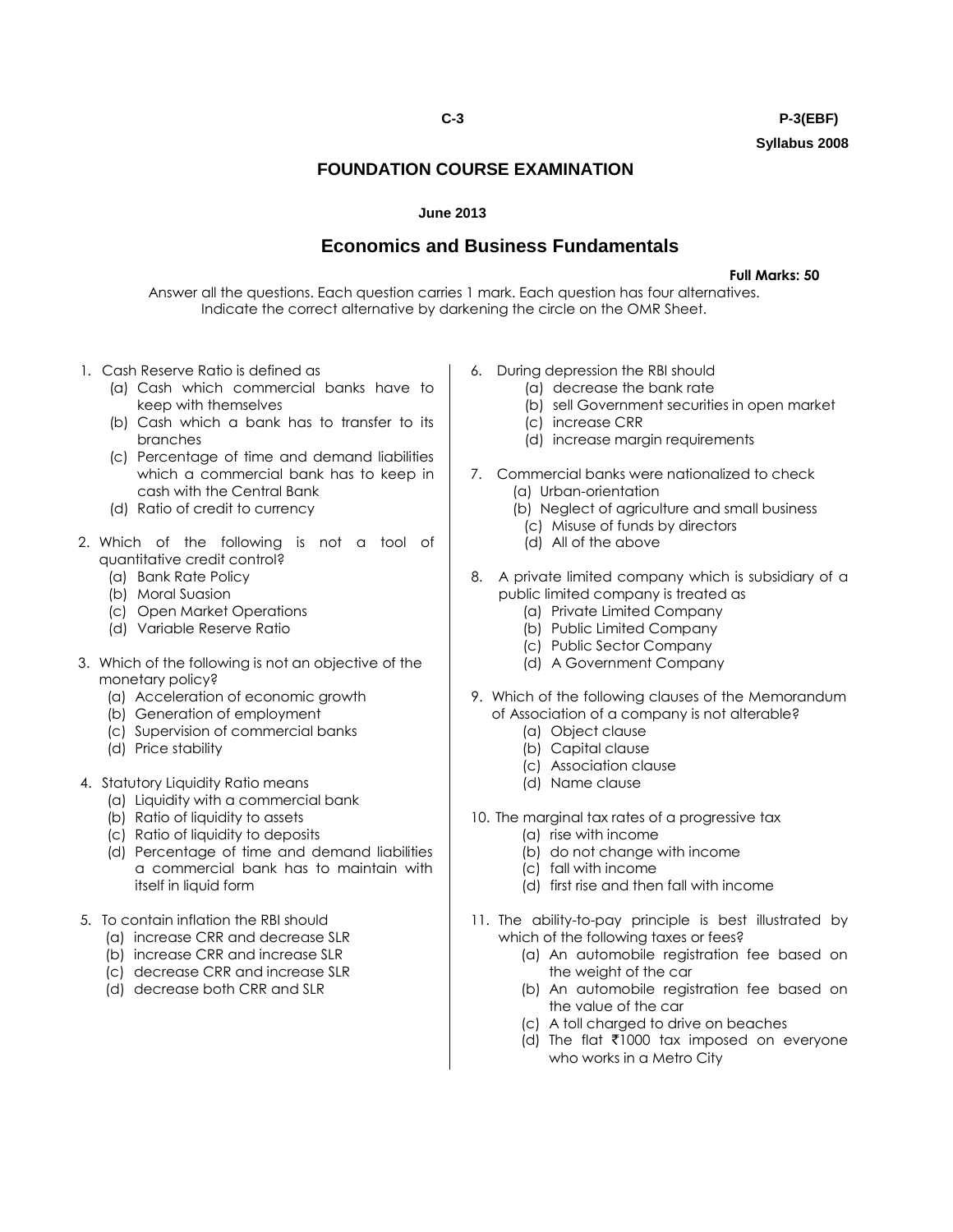- 12. Economists are concerned with
	- (a) explicit costs only
	- (b) implicit costs only
	- (c) both (a) and (b)
	- (d) accounting costs only
- 13. Foreign company is
	- (a) a company incorporated outside India
	- (b) a Transnational company
	- (c) not a company in India as per the Companies Act 1956
	- (d) British company
- 14. Arbitrage is the business
	- (a) of buying securities in one market and selling them in another market
	- (b) of buying securities
	- (c) of selling securities
	- (d) none of the above
- 15. Listing of securities ensures
	- (a) dissemination of information
	- (b) liquidity
	- (c) regular valuation
	- (d) all of the above
- 16. Which of the following is the true test of partnership?
	- (a) Profit/loss sharing
	- (b) Communality of interest
	- (c) Mutual agency
	- (d) All of the above
- 17. The characteristics of a business letter should be
	- (a) clarity
	- (b) courtesy
	- (c) well planned
	- (d) all of the above
- 18. Cannon of convenience should be the feature of
	- (a) Taxation System
	- (b) Costing System
	- (c) Transfer Pricing
	- (d) Monetary Policy
- 19. In which stage of demographic transition India stands?
	- (a) First Stage
	- (b) Second Stage
	- (c) Third Stage
	- (d) Fourth Stage
- 20. Which one of the following is a speculator in the stock market?
	- (a) Bull
	- (b) Bear
	- (c) Lame duck (d) All of the above
- 21. A member of the company is
	- (a) The Co-owner of the company
	- (b) The Co-owner of the assets of the company
	- (c) Subordinate to directors
	- (d) Employee of the company
- 22. Of the following whose scope is wider?
	- (a) Industry
	- (b) Business
	- (c) Trade
	- (d) Commerce
- 23. The Maximum number of partners in a partnership firm is
	- (a) 2
	- (b) 20
	- (c) 15
	- (d) 50
- 24. A proxy is
	- (a) a member"s authorised agent
	- (b) a term applied to instrument appointing proxy
	- (c) both (a) and (b)
	- (d) neither (a) nor (b)
- 25. With reference to Business Objectives, the Key Result Area Techniques were suggested by
	- (a) Peter F. Drucker
	- (b) Henry Fayol
	- (c) F.W.Taylor
	- (d) J.M.Keynes
- 26. First Annual General Meeting of a company must be held within
	- (a) 18 months of commencement of business
	- (b) 18 months of incorporation
	- (c) 18 months of filing the prospectus with ROC
	- (d) 18 months of holding statutory meeting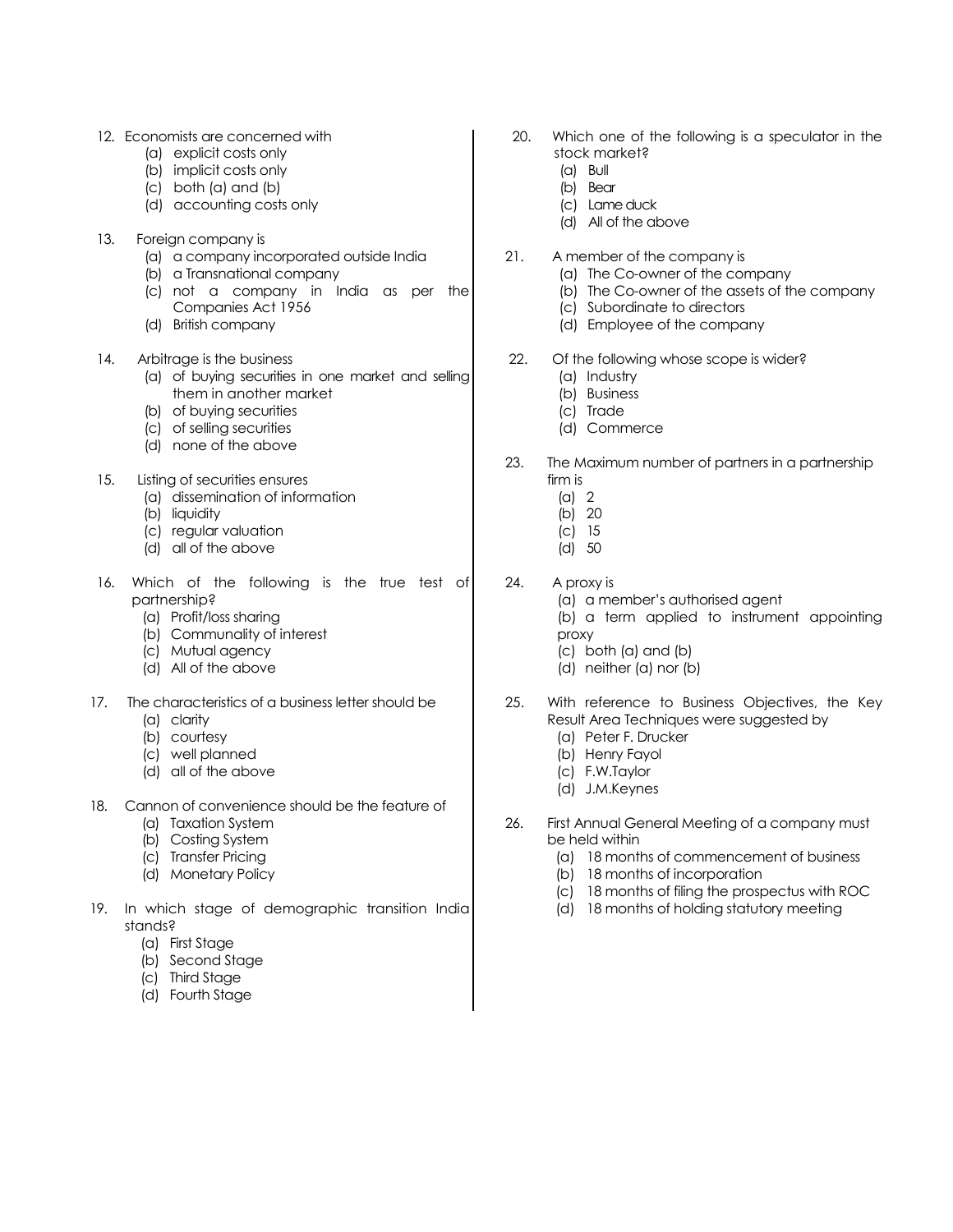- 27. Which of the following is not a feature of a Cooperative Society?
	- (a) The membership is open to all freely and voluntarily
	- (b) equal voting right to each member
	- (c) profit maximization
	- (d) democratic Management
- 28. Which of the following is the fastest way of communication?
	- (a) E-mail
	- (b) Fax
	- (c) SMS through cell phone
	- (d) Telegram
- 29. A minor can be admitted to the partnership firm
	- (a) for the benefits of partnership with the consent of all the existing partners
	- (b) the firm is existing one
	- (c) both (a) and (b)
	- (d) none of the above
- 30. In the case of a straight-line demand curve meeting the two axes, the price-elasticity of demand at the mid-point of the line would be
	- (a) 0
	- (b) 1
	- (c) 1.5 (d) 2
	-
- 31. In the case of inferior goods, the income elasticity of demand is
	- (a) positive
	- (b) zero
	- (c) negative
	- (d) infinite
- 32. Elasticity of supply refers to the degree of responsiveness of supply of a goods to change in its
	- (a) demand
	- (b) price
	- (c) cost of production
	- (d) state of technology
- 33. The law of demand enumerates that
	- (a) increase in quantity demanded results in increase in price
	- (b) increase in price results in decrease in quantity demanded
	- (c) decrease in demand results in decrease in price
	- (d) both (b) and (c)
- 34. A firm's average fixed cost is  $\bar{\tau}$  20 at 6 units of output. What will it be at 4 units of output?
	- $(a)$  ₹60
	- (b) ₹ 30
	- (c) ₹40
	- $(d)$  ₹20
- 35. Which is the first order condition for the firm's profit to be maximum?
	- (a)  $AC = MR$
	- (b)  $MC = MR$
	- (c)  $MR = AR$
	- (d)  $AC = AR$
- 36. Which of the following is not a business objective? (a) organic objectives
	- (b) economic objectives
	- (c) human objectives
	- (d) philanthropic objectives
- 37. When marginal utility begins to be negative, the total utility starts to
	- (a) become zero
	- (b) become negative
	- (c) increase
	- (d) decrease

3 4

3

1

38. If the marginal propensity to save (MPS) is  $\frac{1}{4}$ <sup>1</sup> the

investment multiplier will be

- (a)
- 
- (b) 4
- (c)
- 4 (d) 4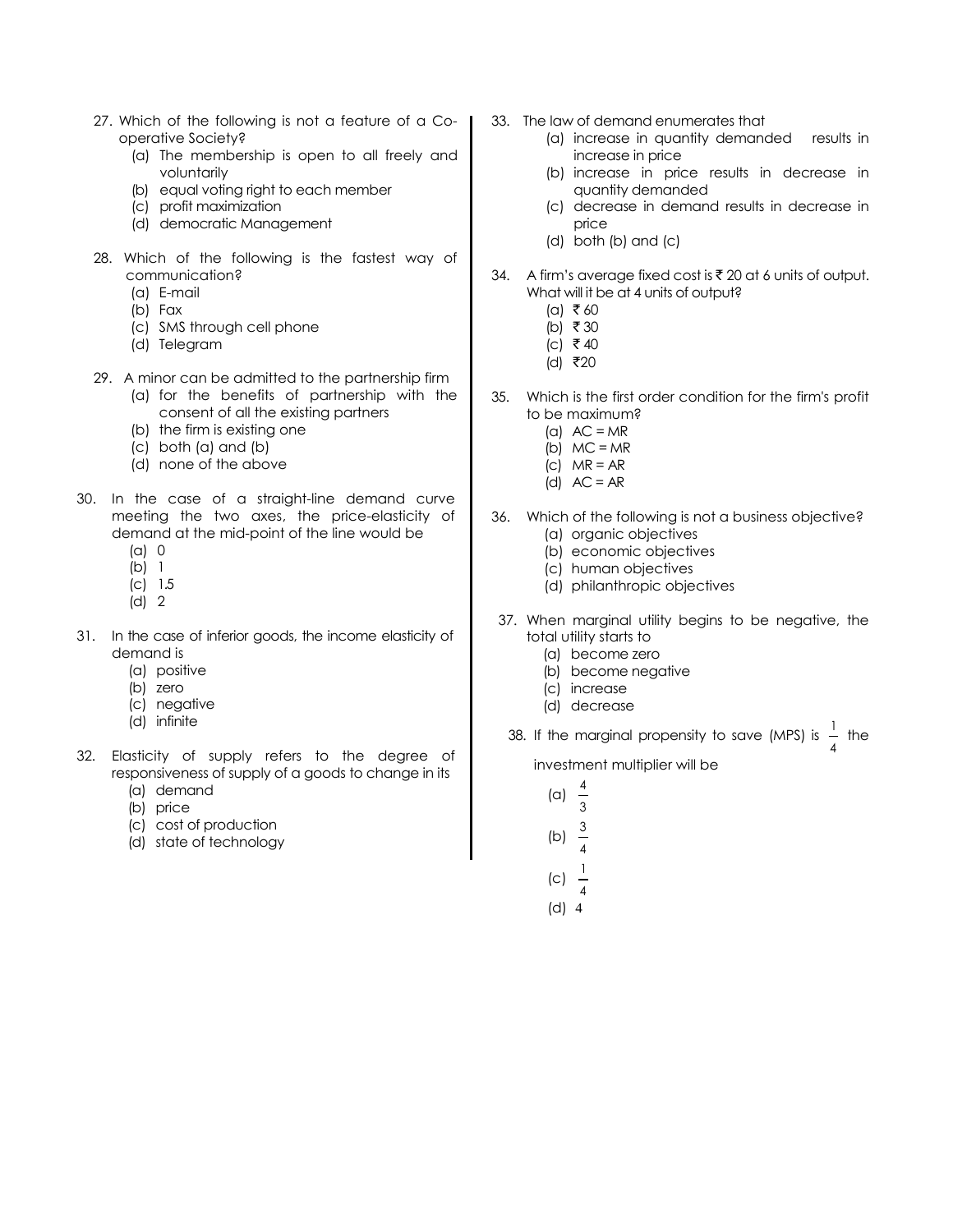- 39. Which of the following will have a relatively flat supply curve?
	- (a) Land
	- (b) Labour
	- (c) Capital
	- (d) Raw materials
- 40. "Theory of Absolute Advantage" in international trade was given by
	- (a) Ricardo
	- (b) Adam Smith
	- (c) J.B.Say
	- (d) None of the above
- 41. National income does not include
	- (a) furniture
	- (b) clothes
	- (c) sugarcane
	- (d) refrigerators
- 42. The following should be deducted from GDP<sub>MP</sub> to obtain NDP<sub>MP</sub>
	- (a) Net Income from abroad
	- (b) Consumption of fixed capital
	- (c) Net indirect taxes
	- (d) Subsidies
- 43. Personal disposable income is obtained after deducting from personal income the
	- (a) Net factor income abroad
	- (b) Undistributed profits
	- (c) Personal taxes
	- (d) Corporation Tax
- 44. In case of substitutes the cross elasticity of demand will be
	- (a) positive
	- (b) zero
	- (c) negative
	- (d) infinite
- 45. Density of population means number of persons
	- (a) per square km
	- (b) per state
	- (c) per country
	- (d) none of the above
- 46. Under which of the following situations there is a large-scale unemployment, unused productive capacity and a fall in National Income?
	- (a) Demand pull inflation
	- (b) Deflation
	- (c) Market pull inflation
	- (d) All of the above
- 47. If a person is engaged in a job but his productivity is zero, the situation is termed as
	- (a) under employment
	- (b) seasonal unemployment
	- (c) structural unemployment
	- (d) disguised unemployment
- 48. High growth of population is caused by
	- (a) High Birth Rate and High Death Rate
	- (b) High Birth Rate and Low Death Rate
	- (c) Low Birth Rate and High Death Rate
	- (d) Low Birth Rate and Low Death Rate
- 49. Economic integration of an economy with other economies of the world is known as
	- (a) Liberalisation
	- (b) Globalisation
	- (c) Privatisation
	- (d) Economic Freedom
- 50. Which of the following is a demerit of Deficit Financing?
	- (a) It adds to resource mobilization
	- (b) It may lead to inflation
	- (c) Promotes employment
	- (d) All of the above